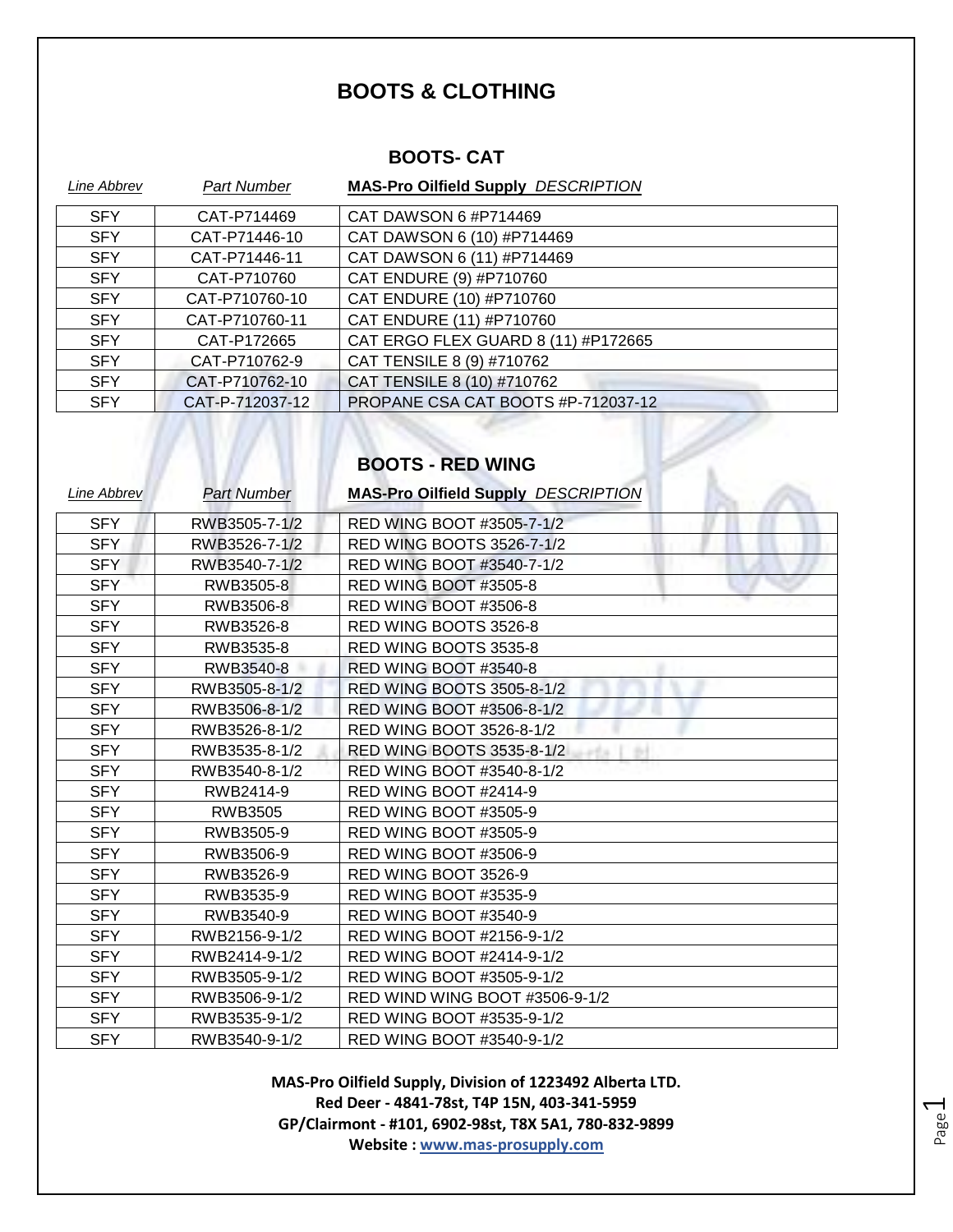| <b>SFY</b> | RWB8702-9-1/2  | RED WING BOOT #8702           |
|------------|----------------|-------------------------------|
| <b>SFY</b> | RWB2414-10     | RED WING BOOT #2414-10        |
| <b>SFY</b> | RWB3505-10     | RED WING BOOT #3505-10        |
| <b>SFY</b> | RWB3506-10     | <b>RED WING BOOT #3506-10</b> |
| <b>SFY</b> | RWB3526-10     | RED WING BOOT 3526-10         |
| <b>SFY</b> | RWB3535-10     | RED WING BOOT #3535-10        |
| <b>SFY</b> | RWB3540-10     | RED WING BOOT #3540-10        |
| <b>SFY</b> | RWB2414-10-1/2 | RED WING BOOT #2414-10-1/2    |
| <b>SFY</b> | RWB3506-10-1/2 | RED WING BOOT #3506-10-1/2    |
| <b>SFY</b> | RWB3535-10-1/2 | RED WING BOOT #3535-10-1/2    |
| <b>SFY</b> | RWB2414-11     | <b>RED WING BOOT #2414-11</b> |
| <b>SFY</b> | RWB3505-11     | RED WING BOOT #3505-11        |
| <b>SFY</b> | RWB3506-11     | RED WING BOOT #3506-11        |
| <b>SFY</b> | RWB3526-11     | RED WING BOOT 3526-11         |
| <b>SFY</b> | RWB3535-11     | <b>RED WING BOOT #3535-11</b> |
| <b>SFY</b> | RWB2414-11-1/2 | RED WING BOOT #2414-11-1/2    |
| <b>SFY</b> | RWB2414-12     | <b>RED WING BOOT #2414-12</b> |
| <b>SFY</b> | RWB3505-12     | <b>RED WING BOOT #3505-12</b> |
| <b>SFY</b> | RWB3506-12     | <b>RED WING BOOT #3506-12</b> |
| <b>SFY</b> | RWB3535-12     | <b>RED WING BOOT #3535-12</b> |
| <b>SFY</b> | RWB3506-13     | <b>RED WING BOOT #3506-13</b> |
| <b>SFY</b> | RWB3535-13     | RED WING BOOT #3535-13        |
| <b>SFY</b> | RWB3506-14     | <b>RED WING BOOT #3506-14</b> |
| <b>SFY</b> | RW3535         | RED WING BOOTS 3535           |

### **INSOLE/ LACES/ SOCKS- RED WING**

| Line Abbrev | <b>Part Number</b> | <b>MAS-Pro Oilfield Supply DESCRIPTION</b> |
|-------------|--------------------|--------------------------------------------|
| <b>SFY</b>  | RWI96325-8         | <b>RED WING INSOLE-8</b>                   |
| <b>SFY</b>  | RWI96325-9         | <b>RED WING INSOLE-9</b>                   |
| <b>SFY</b>  | RWI96325-10        | <b>RED WING INSOLE-10</b>                  |
| <b>SFY</b>  | RWI96325-11        | <b>RED WING INSOLE-11</b>                  |
| <b>SFY</b>  | RWI96325-12        | <b>RED WING INSOLE-12</b>                  |
| <b>SFY</b>  | RWI96325-13        | <b>RED WING INSOLE-13</b>                  |
| <b>SFY</b>  | RW9304454          | <b>RED WING LACES 54 #93044</b>            |
| <b>SFY</b>  | RW9319563          | <b>RED WING LACES 64 #93195</b>            |
| <b>SFY</b>  | RWLPS95162         | RED WING LEATHER PROTECTOR SPRAY 95162     |
| <b>SFY</b>  | <b>RWNSP95145</b>  | RED WING NATUR-SEAL PASTE                  |
| <b>SFY</b>  | RWSG95124          | RED WING SHOE GOO #95124                   |
| <b>SFY</b>  | RWS97229           | RED WING SOCK-BLACK 9-12                   |
| <b>SFY</b>  | RWS97228           | RED WING SOCK-WHITE 9-12                   |
| <b>SFY</b>  | <b>RWTTBL95133</b> | RED WING TUFF TOE BLACK                    |
| <b>SFY</b>  | RWTTBR95134        | RED WING TUFF TOE BROWN                    |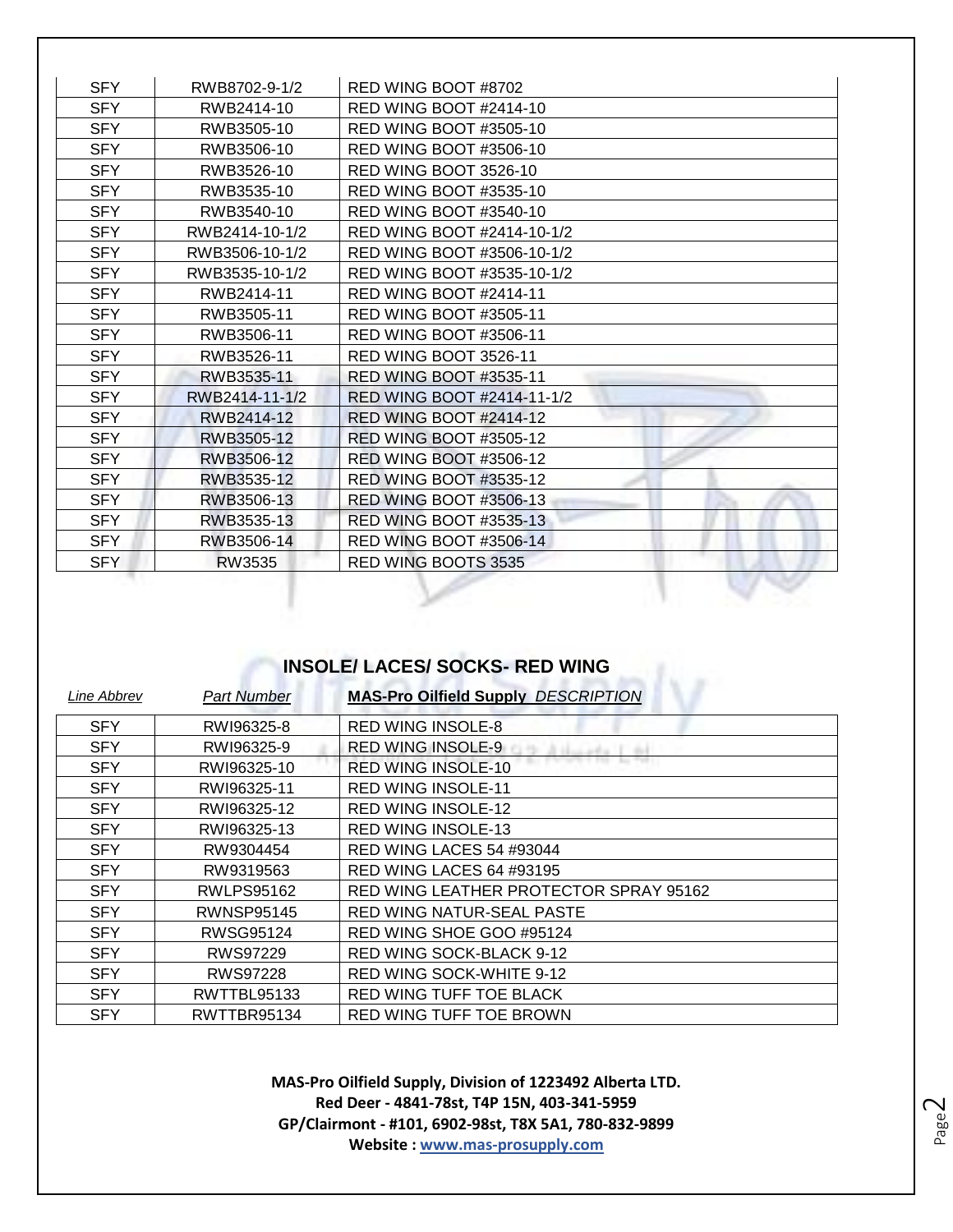### **BALACLAVA**

| Line Abbrev | Part Number | <b>MAS-Pro Oilfield Supply DESCRIPTION</b> |
|-------------|-------------|--------------------------------------------|
| <b>SFY</b>  | FF-16815    | BALACLAVA #16815                           |
| <b>SFY</b>  | FM-16821    | BALACLAVA #16821                           |
| <b>SFY</b>  | FM-1H       | BALACLAVA W/ONE HOLE                       |
| <b>SFY</b>  | HHBALA      | HELLY HANSON FR BALACLAVA                  |

#### **BANDANA - HEADBAND**

| Line Abbrev | <b>Part Number</b> | <b>MAS-Pro Oilfield Supply DESCRIPTION</b> |  |
|-------------|--------------------|--------------------------------------------|--|
| <b>SFY</b>  | <b>SB470</b>       | <b>SWEATBAND</b>                           |  |
| <b>SFY</b>  | <b>BANDANAMLW</b>  | BANDANA #MLW230-559                        |  |
| <b>SFY</b>  | <b>CHBB</b>        | COOLING HEADBAND 6700-BLUE                 |  |
| <b>SFY</b>  | <b>CHBN</b>        | COOLING HEADBAND 6700-NAVY                 |  |
| <b>SFY</b>  | <b>CHBR</b>        | COOLING HEADBAND 6700-RED                  |  |
| <b>SFY</b>  | <b>CBANDN</b>      | COOLING BANDANA 6710-NAVY                  |  |
| <b>SFY</b>  | <b>CBANDR</b>      | COOLING BANDANA 6710-RED                   |  |

# **NECK WARMER**

| Line Abbrev | <b>Part Number</b> | <b>MAS-Pro Oilfield Supply DESCRIPTION</b> |
|-------------|--------------------|--------------------------------------------|
| <b>SFY</b>  | NW6810             | NECK WARMER ERGODYNE                       |
| <b>SFY</b>  | NWQ888             | NECK WARMER HELLE HANSON                   |
| SFY         | NWNC207BK          | NECK WARMER NOMEX C207BK                   |

| <b>SOCKS</b>                                                                    |                          |  |  |
|---------------------------------------------------------------------------------|--------------------------|--|--|
| <b>MAS-Pro Oilfield Supply DESCRIPTION</b><br><b>Part Number</b><br>Line Abbrev |                          |  |  |
| BAMA8/9                                                                         | <b>BAMA SOCKS 8/9</b>    |  |  |
| <b>BAMA10/11</b>                                                                | BAMA SOCKS 10/11         |  |  |
| <b>BAMA12/13</b>                                                                | BAMA SOCKS 12/13         |  |  |
| <b>SOCKAS</b>                                                                   | SOCK-BAFFIN ALL SEASON   |  |  |
| <b>SOCKCW</b>                                                                   | SOCK-BAFFIN COLD WEATHER |  |  |
|                                                                                 |                          |  |  |

### **TOQUE**

| Line Abbrev | Part Number      | <b>MAS-Pro Oilfield Supply DESCRIPTION</b> |
|-------------|------------------|--------------------------------------------|
| <b>SFY</b>  | <b>BLK-TT</b>    | <b>BLACK THINSULATE TOQUE #BLK-TT</b>      |
| SFY         | <b>FRTOQUEBL</b> | FR TOQUE NOMEX3 KNIT ONE SIZE              |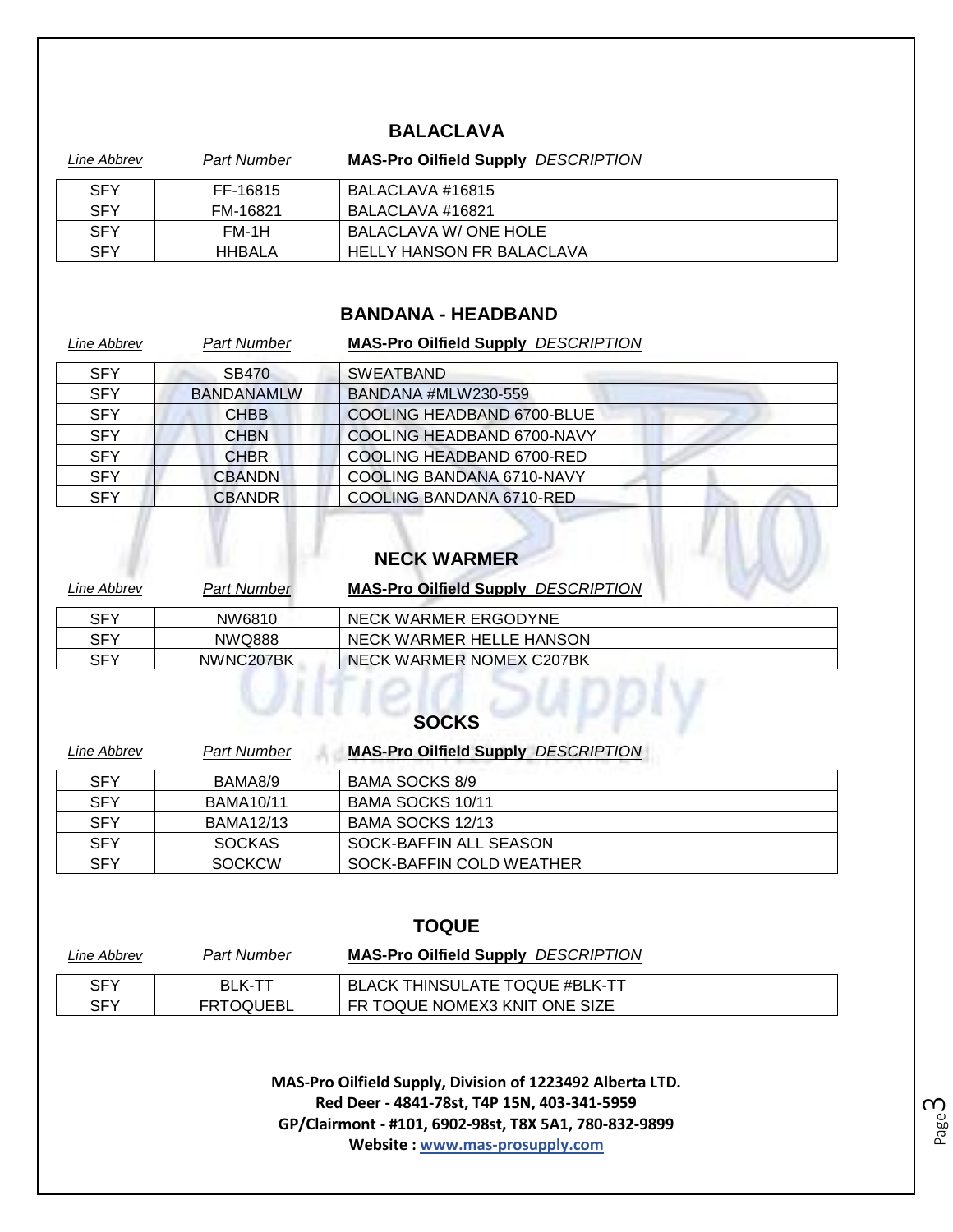### **BIB**

| Line Abbrev | <b>Part Number</b> | <b>MAS-Pro Oilfield Supply DESCRIPTION</b>  |
|-------------|--------------------|---------------------------------------------|
| <b>SFY</b>  | BIB-M              | <b>BIB MEDIUM INDURA</b>                    |
| <b>SFY</b>  | BIB-L              | <b>BIB LARGE INDURA</b>                     |
| <b>SFY</b>  | BIB-XL             | <b>BIB XL INDURA</b>                        |
| <b>SFY</b>  | BIB-2XL            | <b>BIB XXL INDURA</b>                       |
| <b>SFY</b>  | BIB-3XL            | <b>BIB XXXL INDURA</b>                      |
| <b>SFY</b>  | BIB-S              | BIB INSULATED W/STRIPES NOT FR              |
| <b>SFY</b>  | WB-LT              | WINTER BIBS (S-LT) C/W LOGO & NAME TAGS     |
| <b>SFY</b>  | WB-2XLT            | WINTER BIBS (XL-2XLT) C/W LOGO & NAME TAGS  |
| <b>SFY</b>  | WB-4XLT            | WINTER BIBS (3XL-4XLT) C/W LOGO & NAME TAGS |

# **BOOT STUD & TOOLS**

| Line Abbrev | <b>Part Number</b> | <b>MAS-Pro Oilfield Supply DESCRIPTION</b> |
|-------------|--------------------|--------------------------------------------|
| <b>GST</b>  | 1100STUD           | #1100 BOOT STUD                            |
| <b>GST</b>  | 1100KIT20          | #1100 BOOT STUD KIT (20PK W/ MANUAL TOOL)  |
| <b>GST</b>  | 1100WKIT28         | #1100 BOOT STUD KIT (28PK W/ MANUAL TOOL)  |
| <b>SFY</b>  | BS100PK            | <b>BOOT SPIKES 100/PK</b>                  |
| <b>GST</b>  | 3200M              | MANUAL INSTALL TOOL (FOR #1100 BOOT STUD)  |
| <b>GST</b>  | 4100               | POWER INSTALL TOOL (FOR #1100 BOOT STUD)   |

| <b>BOOT COVERS</b> |  |
|--------------------|--|

| Line Abbrev | <b>Part Number</b> | <b>MAS-Pro Oilfield Supply DESCRIPTION</b> |
|-------------|--------------------|--------------------------------------------|
| MS3         | <b>BCTYVE</b>      | <b>BOOT COVERS TYVEK</b>                   |
| SFY         | <b>SCTYVEK</b>     | <b>SHOES COVERS TYVEK</b>                  |

#### **HEEL STOPS**

| Line Abbrev | Part Number       | <b>MAS-Pro Oilfield Supply DESCRIPTION</b> |
|-------------|-------------------|--------------------------------------------|
| <b>SFY</b>  | K <sub>1</sub> L  | HEEL STOP ICE CLEAT LARGE                  |
| <b>SFY</b>  | K <sub>1</sub> XL | <b>HEEL STOP ICE CLEAT XL</b>              |
| SFY         | K1XXL             | <b>HEEL STOP ICE CLEAT XXL</b>             |

**MAS-Pro Oilfield Supply, Division of 1223492 Alberta LTD. Red Deer - 4841-78st, T4P 15N, 403-341-5959 GP/Clairmont - #101, 6902-98st, T8X 5A1, 780-832-9899 Website : www.mas-prosupply.com**

Page 4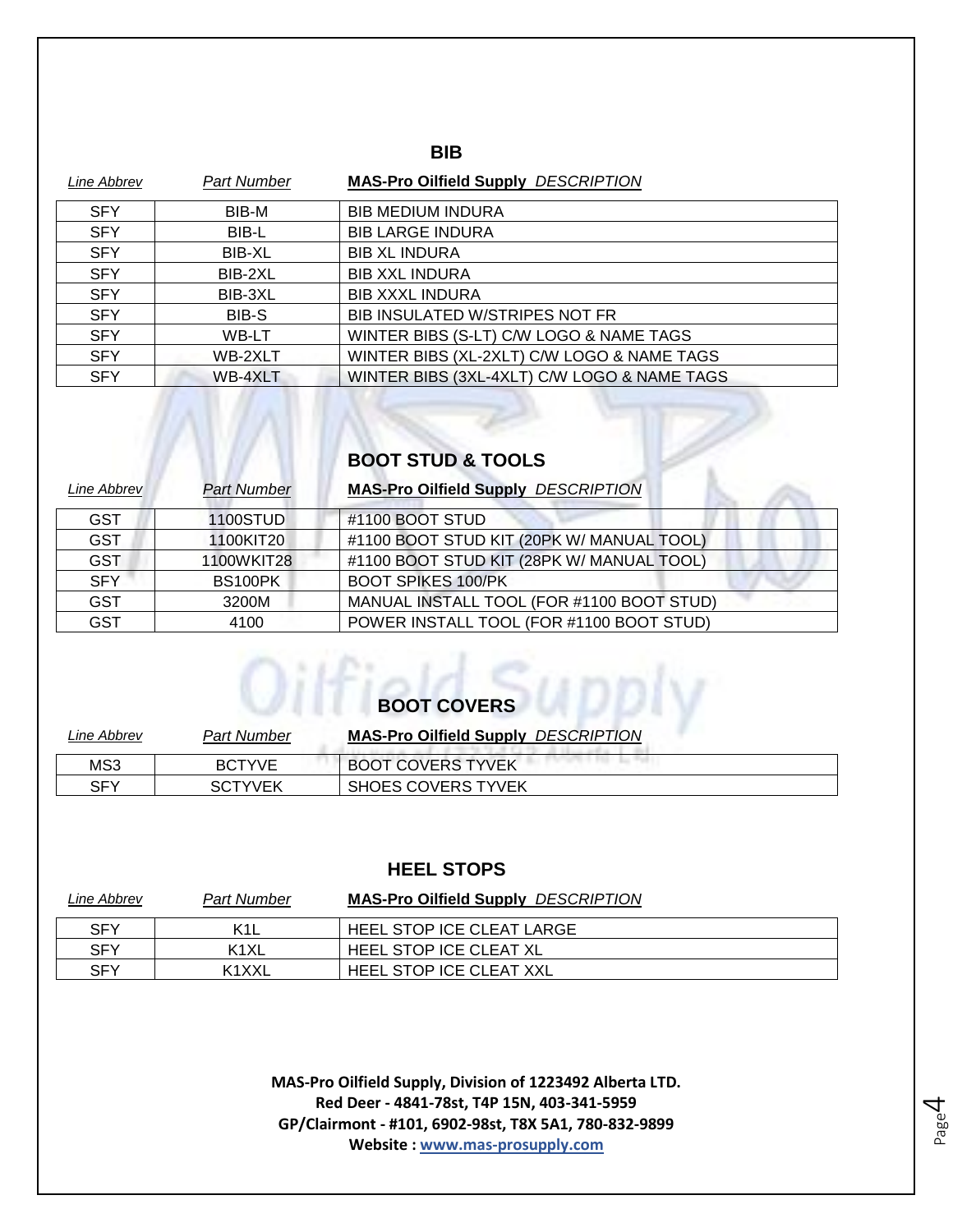### **CLEETS**

| Line Abbrev | <b>Part Number</b>             | <b>MAS-Pro Oilfield Supply DESCRIPTION</b> |
|-------------|--------------------------------|--------------------------------------------|
| <b>SFY</b>  | K <sub>1</sub> M <sub>ID</sub> | <b>ICE CLEAT MID SOLE</b>                  |
| MS3         | ICERG8/10                      | ICE CLEET ERGOMATE 8/10                    |
| MS3         | <b>ICERG11/13</b>              | <b>ICE CLEET ERGOMATE 11/13</b>            |
| MS3         | ICERG14/16                     | ICE CLEET ERGOMATE 14/16                   |
| <b>SFY</b>  | <b>ICHL</b>                    | <b>ICE CLEET HEEL LARGE</b>                |
| <b>SFY</b>  | <b>ICS</b>                     | ICE CLEET SCREW #93349                     |
| <b>SFY</b>  | IC-LG                          | ICE CLEETS (L) #KRK0A000LG                 |
| <b>SFY</b>  | <b>IC-MED</b>                  | ICE CLEETS (M) #KRK0A000M                  |
| <b>SFY</b>  | IC-XL                          | ICE CLEETS (XL) #KRK0A000XL                |

| <b>GRIPS</b> |                    |                                            |  |
|--------------|--------------------|--------------------------------------------|--|
| Line Abbrev  | <b>Part Number</b> | <b>MAS-Pro Oilfield Supply DESCRIPTION</b> |  |
| <b>SFY</b>   | <b>WBGM</b>        | WINTER BOOTS GRIPS #93419 MEDIUM           |  |
| <b>SFY</b>   | WBGL               | WINTER BOOTS GRIPS #93429 LARGE            |  |

 $\mathbb{M}$ 

| <b>INSOLES</b> |                    |                                            |  |
|----------------|--------------------|--------------------------------------------|--|
| Line Abbrev    | <b>Part Number</b> | <b>MAS-Pro Oilfield Supply DESCRIPTION</b> |  |
| MS3            | $IS-10$            | INSOLE MMM SIZE 10                         |  |
| MS3            | $IS-11$            | <b>INSOLE MMM SIZE 11</b>                  |  |
| MS3            | IS-12              | <b>INSOLE MMM SIZE 12</b>                  |  |

| Line Abbrev | Part Number | <b>MAS-Pro Oilfield Supply DESCRIPTION</b> |
|-------------|-------------|--------------------------------------------|
| <b>SFY</b>  | <b>BL48</b> | BOOT LACE 48 (PAIR)                        |
| <b>SFY</b>  | BL60        | BOOT LACE 60 (PAIR)                        |
| <b>SFY</b>  | <b>BL72</b> | BOOT LACE 72 (PAIR)                        |
| SFY         | LLEATHER    | LACES LEATHER                              |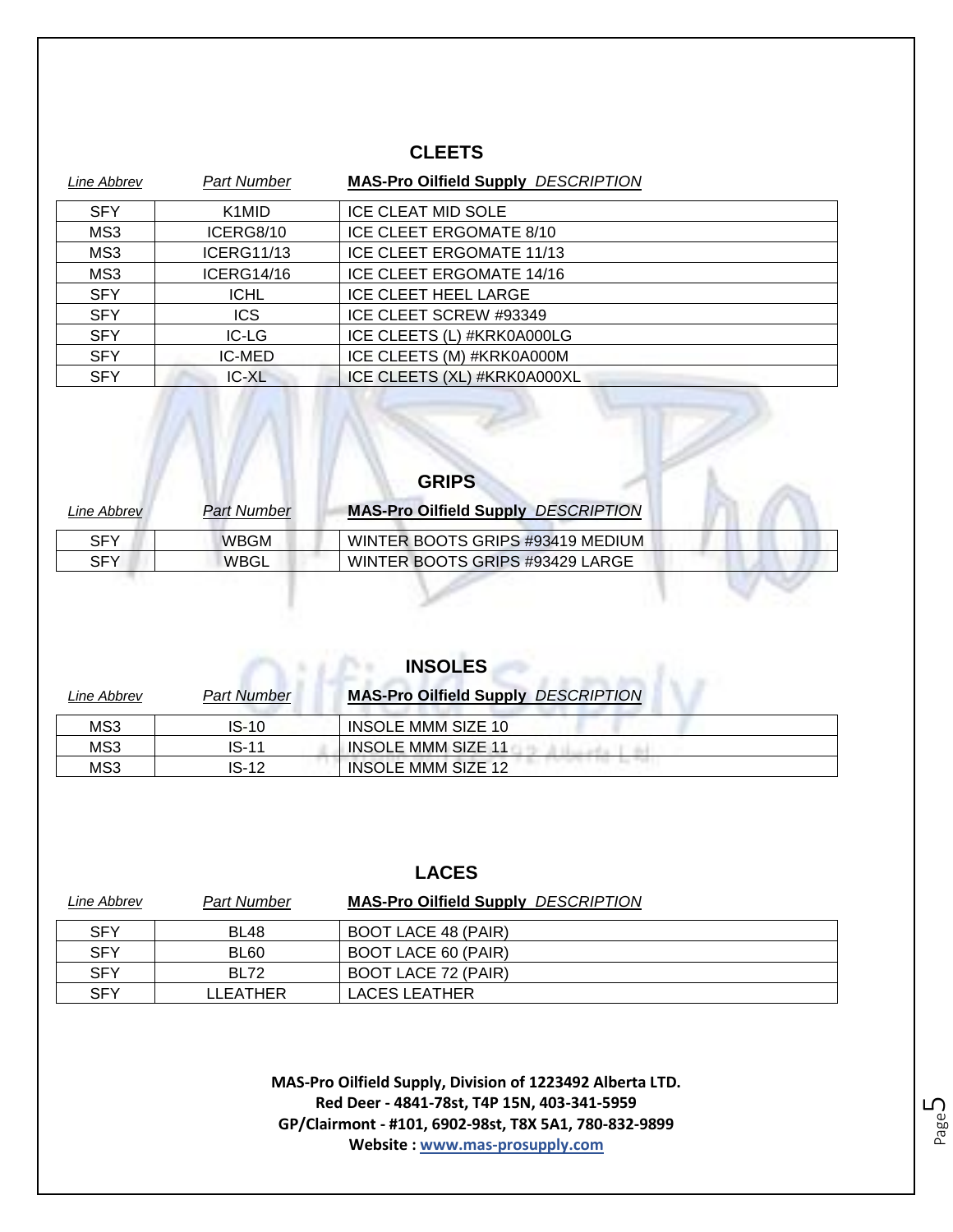### **COVERALL INDURA 7OZ**

| Line Abbrev | <b>Part Number</b> | <b>MAS-Pro Oilfield Supply DESCRIPTION</b>         |
|-------------|--------------------|----------------------------------------------------|
| <b>SFY</b>  | CA36T              | COVERALLS 36" TALL INDURA 7OZ C/W 2 ARM LOGO'S AND |
| <b>SFY</b>  | CA38R              | COVERALLS 38" REG INDURA 70Z C/W 2 ARM LOGO'S AND  |
| <b>SFY</b>  | CA40R              | COVERALLS 40" REG INDURA 7OZ C/W 2 ARM LOGO'S AND  |
| <b>SFY</b>  | CA42R              | COVERALLS 42" REG INDURA 7OZ C/W 2 ARM LOGO'S AND  |
| <b>SFY</b>  | CA42T              | COVERALLS 42" TALL INDURA 70Z C/W 2 ARM LOGO'S AND |
| <b>SFY</b>  | CA44R              | COVERALLS 44" REG INDURA 7OZ C/W 2 ARM LOGO'S AND  |
| <b>SFY</b>  | CA44T              | COVERALLS 44" TALL INDURA 7OZ C/W 2 ARM LOGO'S AND |
| <b>SFY</b>  | CA46R              | COVERALLS 46" REG INDURA 7OZ C/W 2 ARM LOGO'S AND  |
| <b>SFY</b>  | CA46T              | COVERALLS 46" TALL INDURA 7OZ C/W 2 ARM LOGO'S AND |
| <b>SFY</b>  | CA48R              | COVERALLS 48" REG INDURA 7OZ C/W 2 ARM LOGO'S AND  |
| <b>SFY</b>  | CA48T              | COVERALLS 48" TALL INDURA 7OZ C/W 2 ARM LOGO'S AND |
| <b>SFY</b>  | CA50R              | COVERALLS 50" REG INDURA 7OZ C/W 2 ARM LOGO'S AND  |
| <b>SFY</b>  | CA50T              | COVERALLS 50" TALL INDURA 7OZ C/W 2 ARM LOGO'S AND |
| <b>SFY</b>  | CA52R              | COVERALLS 52" REG INDURA 70Z C/W 2 ARM LOGO'S AND  |
| <b>SFY</b>  | CA52T              | COVERALLS 52" TALL INDURA 7OZ C/W 2 ARM LOGO'S AND |
| <b>SFY</b>  | <b>CA54R</b>       | COVERALLS 54" REG INDURA 7OZ C/W 2 ARM LOGO'S AND  |
| <b>SFY</b>  | CA54T              | COVERALLS 54" TALL INDURA 7OZ C/W 2 ARM LOGO'S AND |
| <b>SFY</b>  | CA56T              | COVERALLS 56" TALL INDURA 7OZ C/W 2 ARM LOGO'S AND |
| <b>SFY</b>  | <b>CA58T</b>       | COVERALLS 58" TALL INDURA 70Z C/W 2 ARM LOGO'S AND |
| SFY         | CA60T              | COVERALLS 60" TALL INDURA 7OZ C/W 2 ARM LOGO'S AND |
| <b>SFY</b>  | CA62T              | COVERALLS 62" TALL INDURA 70Z C/W 2 ARM LOGO'S AND |
|             |                    |                                                    |

### **COVERALL INDURA 9OZ**

| Line Abbrev | Part Number | <b>MAS-Pro Oilfield Supply DESCRIPTION</b>         |
|-------------|-------------|----------------------------------------------------|
| MS3         | CA40R9OZ    | COVERALLS 40" REG INDURA 9OZ C/W 2 ARM LOGO'S AND  |
| <b>SFY</b>  | CA42R9      | COVERALLS 42" REG INDURA 90Z C/W 2 ARM LOGO'S AND  |
| <b>SFY</b>  | CA44R9      | COVERALLS 44" REG INDURA 9OZ C/W 2 ARM LOGO'S AND  |
| <b>SFY</b>  | CA44T9      | COVERALLS 44" TALL INDURA 90Z C/W 2 ARM LOGO'S AND |
| <b>SFY</b>  | CA46R9      | COVERALLS 46" REG INDURA 9OZ C/W 2 ARM LOGO'S AND  |
| <b>SFY</b>  | CA46T9      | COVERALLS 46" TALL INDURA 90Z C/W 2 ARM LOGO'S AND |
| <b>SFY</b>  | CA48R9      | COVERALLS 48" REG INDURA 90Z C/W 2 ARM LOGO'S AND  |
| <b>SFY</b>  | CA48T9      | COVERALLS 48" TALL INDURA 9OZ C/W 2 ARM LOGO'S AND |
| <b>SFY</b>  | CA50R9      | COVERALLS 50" REG INDURA 9OZ C/W 2 ARM LOGO'S AND  |
| <b>SFY</b>  | CA50T9      | COVERALLS 50" TALL INDURA 9OZ C/W 2 ARM LOGO'S AND |
| <b>SFY</b>  | CA52R9      | COVERALLS 52" REG INDURA 90Z C/W 2 ARM LOGO'S AND  |
| <b>SFY</b>  | CA52T9      | COVERALLS 52" TALL INDURA 90Z C/W 2 ARM LOGO'S AND |
| <b>SFY</b>  | CA54R9      | COVERALLS 54" REG INDURA 9OZ C/W 2 ARM LOGO'S AND  |
| <b>SFY</b>  | CA54T9      | COVERALLS 54" TALL INDURA 9OZ C/W 2 ARM LOGO'S AND |
| <b>SFY</b>  | CA56R9      | COVERALLS 56" REG INDURA 90Z C/W 2 ARM LOGO'S AND  |
| <b>SFY</b>  | CA56T9      | COVERALLS 56" TALL INDURA 90Z C/W 2 ARM LOGO'S AND |
| <b>SFY</b>  | CA58R9      | COVERALLS 58" REG INDURA 9OZ C/W 2 ARM LOGO'S AND  |
| <b>SFY</b>  | CA58T9      | COVERALLS 58" TALL INDURA 90Z C/W 2 ARM LOGO'S AND |

**MAS-Pro Oilfield Supply, Division of 1223492 Alberta LTD. Red Deer - 4841-78st, T4P 15N, 403-341-5959 GP/Clairmont - #101, 6902-98st, T8X 5A1, 780-832-9899 Website : www.mas-prosupply.com**

Page ص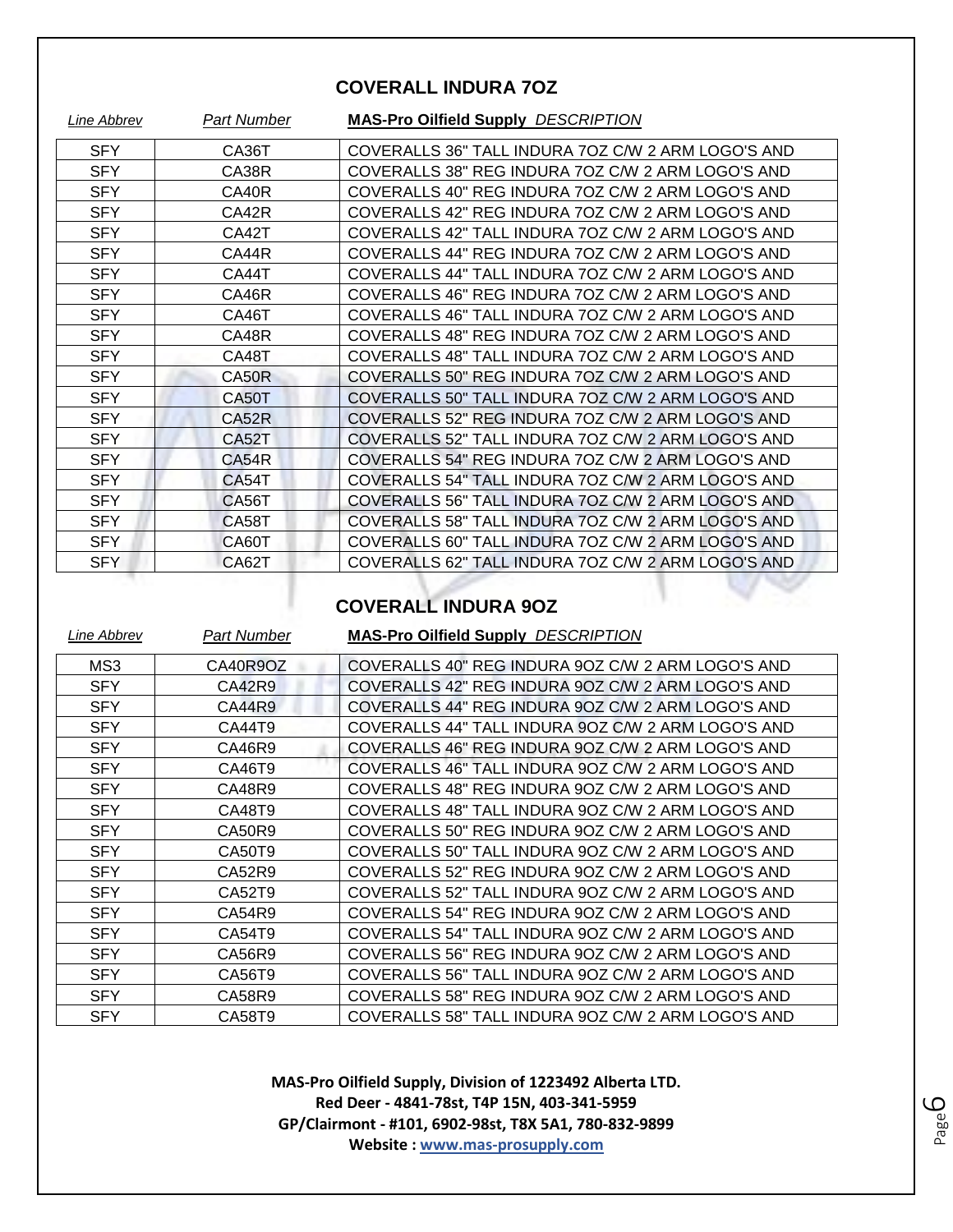### **COVERALL NOMEX**

| Line Abbrev | <b>Part Number</b> | <b>MAS-Pro Oilfield Supply DESCRIPTION</b>           |
|-------------|--------------------|------------------------------------------------------|
| <b>SFY</b>  | CANSB-SMZ          | COVERALL NOMEX SM SUMMER BIBS ZIPPER                 |
| <b>SFY</b>  | CANSB-MEDZ         | COVERALL NOMEX MED SUMMER BIBS ZIPPER                |
| <b>SFY</b>  | CANSB-LGZ          | COVERALL NOMEX LG SUMMER BIBS ZIPPER                 |
| <b>SFY</b>  | CANSB-XLZ          | COVERALL NOMEX XL SUMMER BIBS ZIPPER                 |
| <b>SFY</b>  | CANSB-2XLZ         | COVERALL NOMEX 2XL SUMMER BIBS ZIPPER                |
| <b>SFY</b>  | CANSB-3XLZ         | COVERALL NOMEX 3XL SUMMER BIBS ZIPPER                |
| <b>SFY</b>  | CA36REGRED         | COVERALL NOMEX #109 36 REG RED                       |
| <b>SFY</b>  | CA40NMX100         | COVERALLS NOMEX III SIZE 40" STYLE 100 BLUE          |
| <b>SFY</b>  | CA42NMX100         | COVERALLS NOMEX III SIZE 42" STYLE 100 BLUE          |
| <b>SFY</b>  | CA44NMX100         | COVERALLS NOMEX III SIZE 44" STYLE 100 BLUE          |
| <b>SFY</b>  | CA46NMX100         | COVERALLS NOMEX III SIZE 46" STYLE 100 BLUE          |
| <b>SFY</b>  | CA46TNMX100        | COVERALL NOMEX III 46 TALL STYLE 100 BLUE            |
| <b>SFY</b>  | CA48NMX100         | COVERALLS NOMEX III SIZE 48" STYLE 100 BLUE          |
| <b>SFY</b>  | CA48TNMX100        | COVERALLS NOMEX III SIZE 48" TALL STYLE 100 BLUE     |
| <b>SFY</b>  | CA48NMX            | <b>COVERALLS NOMEX 48" NAME TAG</b>                  |
| <b>SFY</b>  | CA50NMX100         | COVERALLS NOMEX III SIZE 50" STYLE 100 BLUE          |
| <b>SFY</b>  | CA50NTMX100        | COVERALLS NOMEX III SIZE 50" TALL STYLE 100 BLUE     |
| SFY         | CA52-54NMX100      | COVERALLS NOMEX III SIZE 52"-54" STYLE 100 BLUE      |
| SFY         | CA52-54TNMX100     | COVERALLS NOMEX III SIZE 52"-54" TALL STYLE 100 BLUE |
| <b>SFY</b>  | CA52-54TNMX        | COVERALLS NOMEX 52"/54" TALL NAME TAG                |
| <b>SFY</b>  | CA56-58TNMX100     | COVERALLS NOMEX III SIZE 56"-58" TALL STYLE 100 BLUE |
| <b>SFY</b>  | CA60TNMX100        | COVERALLS NOMEX III SIZE 60"-62" STYLE 100 BLUE      |

## **COVERALL SUMMER BIB**

| Line Abbrev | <b>Part Number</b> | <b>MAS-Pro Oilfield Supply DESCRIPTION</b> |
|-------------|--------------------|--------------------------------------------|
| <b>SFY</b>  | <b>CASBSM</b>      | COVERALL SMALL REG INDURA SUMMER BIBS      |
| <b>SFY</b>  | CASBMED            | COVERALL MED REG INDURA SUMMER BIBS        |
| <b>SFY</b>  | <b>CASBLG</b>      | COVERALL LG REG INDURA SUMMER BIBS         |
| <b>SFY</b>  | CASBXL             | COVERALL XL REG INDURA SUMMER BIBS         |
| <b>SFY</b>  | CASB2XL            | COVERALL 2XL REG INDURA SUMMER BIBS        |

### **COVERALL TYVEK**

| Line Abbrev | Part Number | <b>MAS-Pro Oilfield Supply DESCRIPTION</b> |
|-------------|-------------|--------------------------------------------|
| <b>SFY</b>  | CTYVEK-L    | <b>COVERALLS TYVEK LG</b>                  |
| <b>SFY</b>  | CTYVEK-XL   | COVERALLS TYVEK XL                         |
| <b>SFY</b>  | CTYVEK-2XL  | COVERALLS TYVEK 2XL                        |
| <b>SFY</b>  | CTYVEK-3XL  | <b>COVERALLS TYVEK 3XL</b>                 |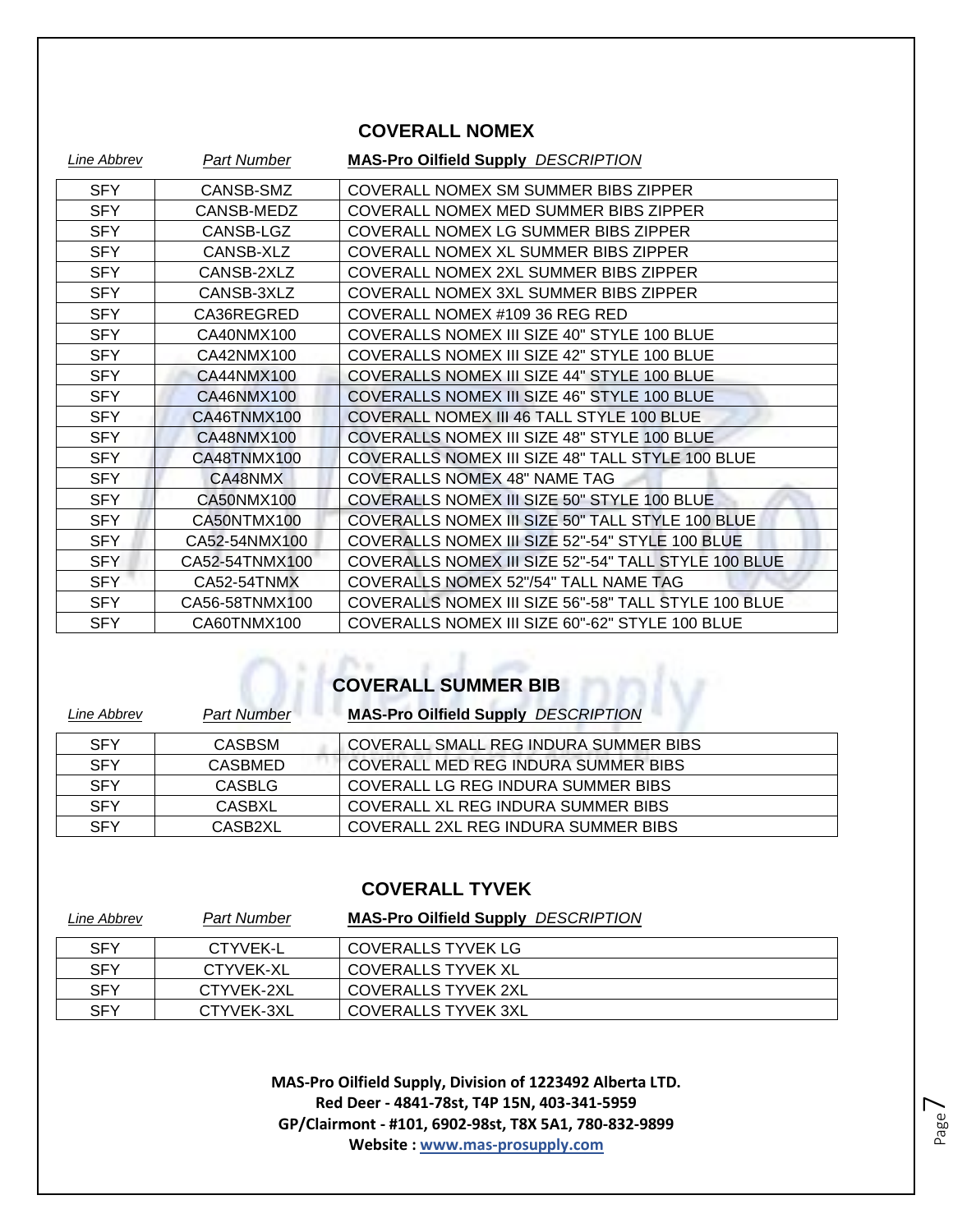### **COVERALLS WINTER**

| Line Abbrev | Part Number | <b>MAS-Pro Oilfield Supply DESCRIPTION</b>   |
|-------------|-------------|----------------------------------------------|
| <b>SFY</b>  | WC-LT       | WINTER COVERALLS (S-LT) C/W LOGO & NAME TAGS |
| <b>SFY</b>  | WC-2XL      | WINTER COVERALLS (XL-2XL) C/W LOGO           |
| SFY         | WC-4XL      | WINTER COVERALLS (3XL-4XL) C/W LOG           |

### **SPECIALITY COVERALL/ CLOTHING**

| Line Abbrev | <b>Part Number</b> | <b>MAS-Pro Oilfield Supply DESCRIPTION</b>   |
|-------------|--------------------|----------------------------------------------|
| <b>SFY</b>  | <b>CAEP</b>        | <b>COVERALLS EXTRA PATCH</b>                 |
| <b>SFY</b>  | IC.                | INDURA COVERALLS 70Z GREY                    |
| <b>SFY</b>  | <b>NTC</b>         | <b>NAME TAG F/COVERALLS</b>                  |
| <b>OFF</b>  | <b>RECUFF</b>      | REFLECTIVE CUFF TM0109 9                     |
| MS3         | <b>RFH418-2XL</b>  | REVERSIBLE FLEECE HOODIE -2XL                |
| <b>SFY</b>  | <b>S50R</b>        | SMOCK 50 REG C/W 2 ARM LOGO'S AND CHEST TAGS |
| <b>SFY</b>  | <b>SMOCK</b>       | <b>SMOCK GREY</b>                            |
| <b>SFY</b>  | HHS-2XLT           | HH POLAR WORK SUIT #F3840-2XLT               |
| <b>CHM</b>  | <b>HVS-78100</b>   | HI VIZ SUSPENDERS#78100                      |
| <b>SFY</b>  | <b>SUS-STRIPE</b>  | SUSPENDER STRIPING (HONEYWELL)               |
|             |                    |                                              |

### **DENIM SHIRT**

| Line Abbrev | <b>Part Number</b> | <b>MAS-Pro Oilfield Supply DESCRIPTION</b> |
|-------------|--------------------|--------------------------------------------|
| <b>SFY</b>  | <b>FR 330M</b>     | 330 DENIM SHIRT                            |
| <b>SFY</b>  | <b>FR 330L</b>     | 330 FR DENIM SHIRT                         |
| <b>SFY</b>  | <b>FR 330XL</b>    | 330 FR DENIM SHIRT (XL)                    |
| <b>SFY</b>  | <b>FR 3302XL</b>   | 330 FR DENIM SHIRT (2XL)                   |
| <b>SFY</b>  | <b>FR 3303XL</b>   | 330 FR DENIM SHIRT (3XL)                   |

#### **FR ORANGE**

| Line Abbrev | <b>Part Number</b> | <b>MAS-Pro Oilfield Supply DESCRIPTION</b> |
|-------------|--------------------|--------------------------------------------|
| <b>SFY</b>  | <b>FR-338SFS</b>   | FR ORANGE ZIP W/ STRIPES (S)               |
| <b>SFY</b>  | <b>FR-338SFM</b>   | FR ORANGE ZIP W/ STRIPES (M)               |
| <b>SFY</b>  | <b>FR-338SFL</b>   | FR ORANGE ZIP W/ STRIPES (L)               |
| <b>SFY</b>  | <b>FR-338SFXL</b>  | FR ORANGE ZIP W/ STRIPES (XL)              |
| <b>SFY</b>  | <b>FR-338SF2XL</b> | FR ORANGE ZIP W/ STRIPES (2XL)             |
| <b>SFY</b>  | <b>FR-338SF3XL</b> | FR ORANGE ZIP W/ STRIPES (3XL)             |

**MAS-Pro Oilfield Supply, Division of 1223492 Alberta LTD. Red Deer - 4841-78st, T4P 15N, 403-341-5959 GP/Clairmont - #101, 6902-98st, T8X 5A1, 780-832-9899 Website : www.mas-prosupply.com**

Page  $\infty$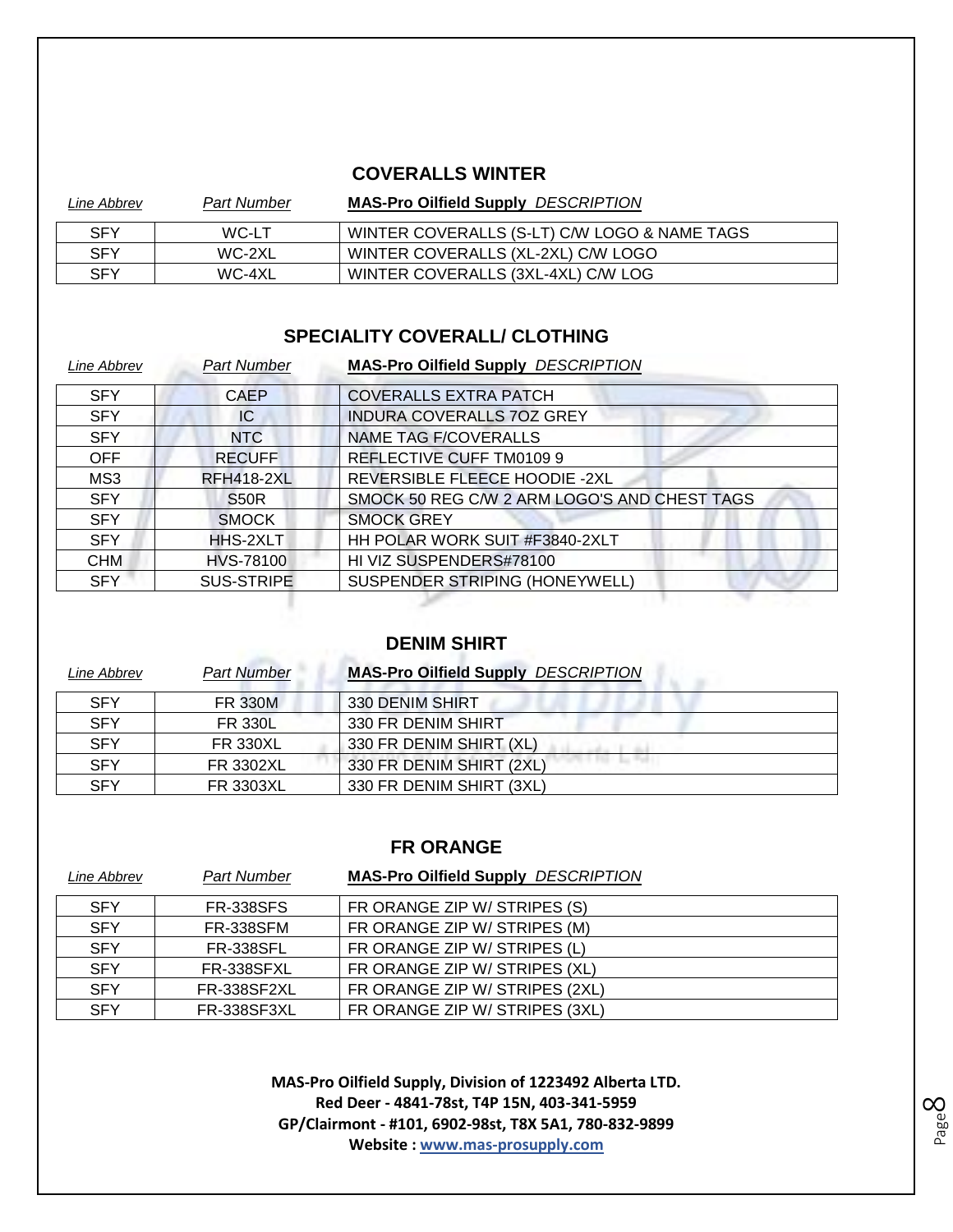### **FR HOODIE**

| <b>Line Abbrev</b> | <b>Part Number</b> | <b>MAS-Pro Oilfield Supply DESCRIPTION</b> |
|--------------------|--------------------|--------------------------------------------|
| <b>SFY</b>         | <b>FR-335S</b>     | FR PULLOVER HOODIE W/NO STRIPES (S)        |
| <b>SFY</b>         | FR-335M            | FR PULLOVER HOODIE W/NO STRIPES (M)        |
| <b>SFY</b>         | <b>FR-335L</b>     | FR PULLOVER HOODIE W/NO STRIPES (L)        |
| <b>SFY</b>         | <b>FR-335XL</b>    | FR PULLOVER HOODIE W/NO STRIPES (XL)       |
| <b>SFY</b>         | FR-3352XL          | FR PULLOVER HOODIE W/NO STRIPES (2XL)      |
| <b>SFY</b>         | FR-3353XL          | FR PULLOVER HOODIE W/NO STRIPES (3XL)      |
| <b>SFY</b>         | <b>FR-337S</b>     | FR ZIP HOODIE W/ NO STRIPES (S)            |
| <b>SFY</b>         | <b>FR-337M</b>     | FR ZIP HOODIE W/ NO STRIPES (M)            |
| <b>SFY</b>         | <b>FR-337L</b>     | FR ZIP HOODIE W/ NO STRIPES (L)            |
| <b>SFY</b>         | <b>FR-337XL</b>    | FR ZIP HOODIE W/ NO STRIPES (XL)           |
| <b>SFY</b>         | <b>FR-3372XL</b>   | FR ZIP HOODIE W/ NO STRIPES (2XL)          |
| <b>SFY</b>         | <b>FR-3373XL</b>   | FR ZIP HOODIE W/ NO STRIPES (3XL)          |
| <b>SFY</b>         | <b>FR-337SFS</b>   | FR ZIP HOODIE W/ STRIPES (S)               |
| <b>SFY</b>         | <b>FR-337SFM</b>   | FR ZIP HOODIE W/ STRIPES (M)               |
| <b>SFY</b>         | <b>FR-337SFL</b>   | FR ZIP HOODIE W/ STRIPES (L)               |
| <b>SFY</b>         | FR-337SFXL         | FR ZIP HOODIE W/ STRIPES (XL)              |
| <b>SFY</b>         | FR-337SF2XL        | FR ZIP HOODIE W/ STRIPES (2XL)             |
| <b>SFY</b>         | FR-337SF3XL        | FR ZIP HOODIE W/ STRIPES (3XL)             |
|                    |                    |                                            |

### **HELLY HANSON**

| Line Abbrev | <b>Part Number</b> | <b>MAS-Pro Oilfield Supply DESCRIPTION</b> |
|-------------|--------------------|--------------------------------------------|
| MS3         | <b>HELHJ-L</b>     | HELLY HANSON HOODED JACKET-LARGE           |
| MS3         | <b>HELHJ-XL</b>    | HELLY HANSON HOODED JACKET-XL              |
| MS3         | <b>HELSJ-L</b>     | HELLY HANSON SOFTPILE JACKET-LARGE         |
| MS3         | <b>HELSJ-XL</b>    | <b>HELLY HANSON SOFTPILE JACKET-XL</b>     |
| <b>SFY</b>  | TD104XL            | TD104-XL-Y YELLOW TOP COAT HELY HANSEN     |
| <b>SFY</b>  | <b>TD1042XL</b>    | TD104-2XL-Y YELLOW TOP COAT HELY HANSEN    |
| <b>SFY</b>  | <b>HELFRCOWL</b>   | <b>HELLY HANSON FR COWL- GREY FR222</b>    |
| <b>SFY</b>  | HEL1PCE-L          | <b>HELLY HANSON NAVY ONE PIECE SUIT-L</b>  |
| <b>SFY</b>  | <b>HEL1PCE-XL</b>  | <b>HELLY HANSON NAVY ONE PIECE SUIT-XL</b> |
| MS3         | HEL1PCE-S          | HELLY HANSON ONE PIECE UNDERWEAR-SMALL     |
| MS3         | <b>HEL1PCE-M</b>   | HELLY HANSON ONE PIECE UNDERWEAR-MEDIUM    |

### **JACKET CONDOR WELDING**

| Line Abbrev | <b>Part Number</b> | <b>MAS-Pro Oilfield Supply DESCRIPTION</b> |
|-------------|--------------------|--------------------------------------------|
| MS3         | CDRWJL4FRXL        | CONDOR WELDING JACKET-XL                   |
| SFY         | CDRWJL4FR3X        | <b>CONDOR WELDING JACKET-3XL</b>           |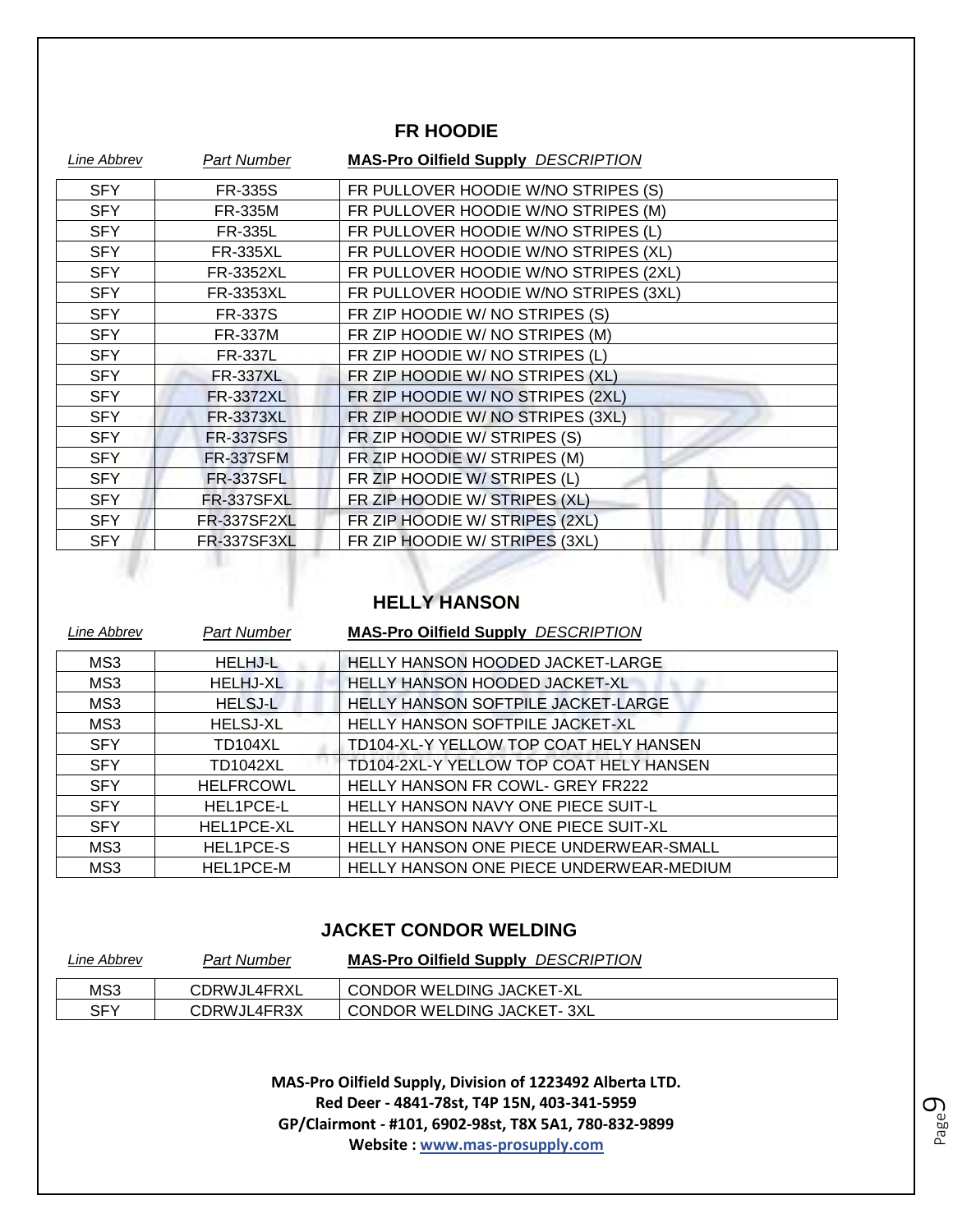### **LONG SLEEVE**

| <b>Line Abbrev</b> | <b>Part Number</b> | <b>MAS-Pro Oilfield Supply DESCRIPTION</b> |
|--------------------|--------------------|--------------------------------------------|
| <b>SFY</b>         | <b>FR-340SFS</b>   | BK LONG SLEEVE W/STRIPES (S)               |
| <b>SFY</b>         | <b>FR-340SFM</b>   | BK LONG SLEEVE W/STRIPES (M)               |
| <b>SFY</b>         | <b>FR-340SFL</b>   | BK LONG SLEEVE W/STRIPES (L)               |
| <b>SFY</b>         | FR-340SFXL         | BK LONG SLEEVE W/STRIPES (XL)              |
| <b>SFY</b>         | FR-340SF2XL        | BK LONG SLEEVE W/STRIPES (2XL)             |
| <b>SFY</b>         | FR-340SF3XL        | BK LONG SLEEVE W/STRIPES (3XL)             |
| <b>SFY</b>         | <b>FR-B333S</b>    | FR BLUE LONG SLEEVE W/NO STRIPES (S)       |
| <b>SFY</b>         | <b>FR-B333M</b>    | FR BLUE LONG SLEEVE W/NO STRIPES (M)       |
| <b>SFY</b>         | FR-B333L           | FR BLUE LONG SLEEVE W/NO STRIPES (L)       |
| <b>SFY</b>         | <b>FR-B333XL</b>   | FR BLUE LONG SLEEVE W/NO STRIPES (XL)      |
| <b>SFY</b>         | <b>FR-B3332XL</b>  | FR BLUE LONG SLEEVE W/ STRIPES (2XL)       |
| <b>SFY</b>         | <b>FR-B3333XL</b>  | FR BLUE LONG SLEEVE W/NO STRIPES (3XL)     |
| <b>SFY</b>         | <b>FR-G333S</b>    | FR GREY LONG SLEEVE W/NO STRIPES (S)       |
| <b>SFY</b>         | <b>FR-G333M</b>    | FR GREY LONG SLEEVE W/NO STRIPES (M)       |
| <b>SFY</b>         | <b>FR-G333L</b>    | FR GREY LONG SLEEVE W/NO STRIPES (L)       |
| <b>SFY</b>         | FR-G333XL          | FR GREY LONG SLEEVE W/NO STRIPES (XL)      |
| <b>SFY</b>         | <b>FR-G3332XL</b>  | FR GREY LONG SLEEVE W/NO STRIPES (2XL)     |
| SFY                | <b>FR-G3333XL</b>  | FR GREY LONG SLEEVE W/NO STRIPES (3XL)     |
| <b>SFY</b>         | <b>FR-339SFS</b>   | LONG SLEEVE W/STRIPES (S)                  |
| <b>SFY</b>         | <b>FR-339SFM</b>   | LONG SLEEVE W/STRIPES (M)                  |
| <b>SFY</b>         | <b>FR-339SFL</b>   | LONG SLEEVE W/STRIPES (L)                  |
| <b>SFY</b>         | FR-339SFXL         | LONG SLEEVE W/STRIPES (XL)                 |
| <b>SFY</b>         | FR-339SF2XL        | LONG SLEEVE W/ STRIPES (2XL)               |
| <b>SFY</b>         | FR-339SF3XL        | LONG SLEEVE W/ STRIPES (3XL)               |
| <b>PARKA</b>       |                    |                                            |

| Line Abbrev | <b>Part Number</b> | <b>MAS-Pro Oilfield Supply DESCRIPTION</b>   |
|-------------|--------------------|----------------------------------------------|
| MS3         | <b>FR-5523BKS</b>  | FR BLACK QUILTED PARKA- SMALL                |
| <b>SFY</b>  | FR-5523BKM         | FR BLACK QUILTED PARKA M                     |
| <b>SFY</b>  | <b>FR-5523BKLG</b> | FR BLACK QUILTED PARKA L                     |
| <b>SFY</b>  | <b>FR-5523BKXL</b> | FR BLACK QUILTED PARKA XL                    |
| <b>SFY</b>  | FR-5523BK2XL       | FR BLACK QUILTED PARKA (2XL)                 |
| <b>SFY</b>  | <b>PSMALL</b>      | PARKA SM INDURA                              |
| <b>SFY</b>  | <b>PMED</b>        | PARKA MED INDURA                             |
| <b>SFY</b>  | PL                 | PARKA LARGE INDURA                           |
| <b>SFY</b>  | <b>PXL</b>         | PARKA XL INDURA                              |
| <b>SFY</b>  | <b>PXXL</b>        | PARKA XXL INDURA                             |
| <b>SFY</b>  | <b>PXXXL</b>       | PARKA XXXL INDURA                            |
| <b>SFY</b>  | WP-LT              | WINTER PARKA (S-LT) C/W LOGO & NAME TAGS     |
| <b>SFY</b>  | WP-2XLT            | WINTER PARKA (XL-2XLT) C/W LOGO & NAME TAGS  |
| <b>SFY</b>  | WP-4XLT            | WINTER PARKA (3XL-4XLT) C/W LOGO & NAME TAGS |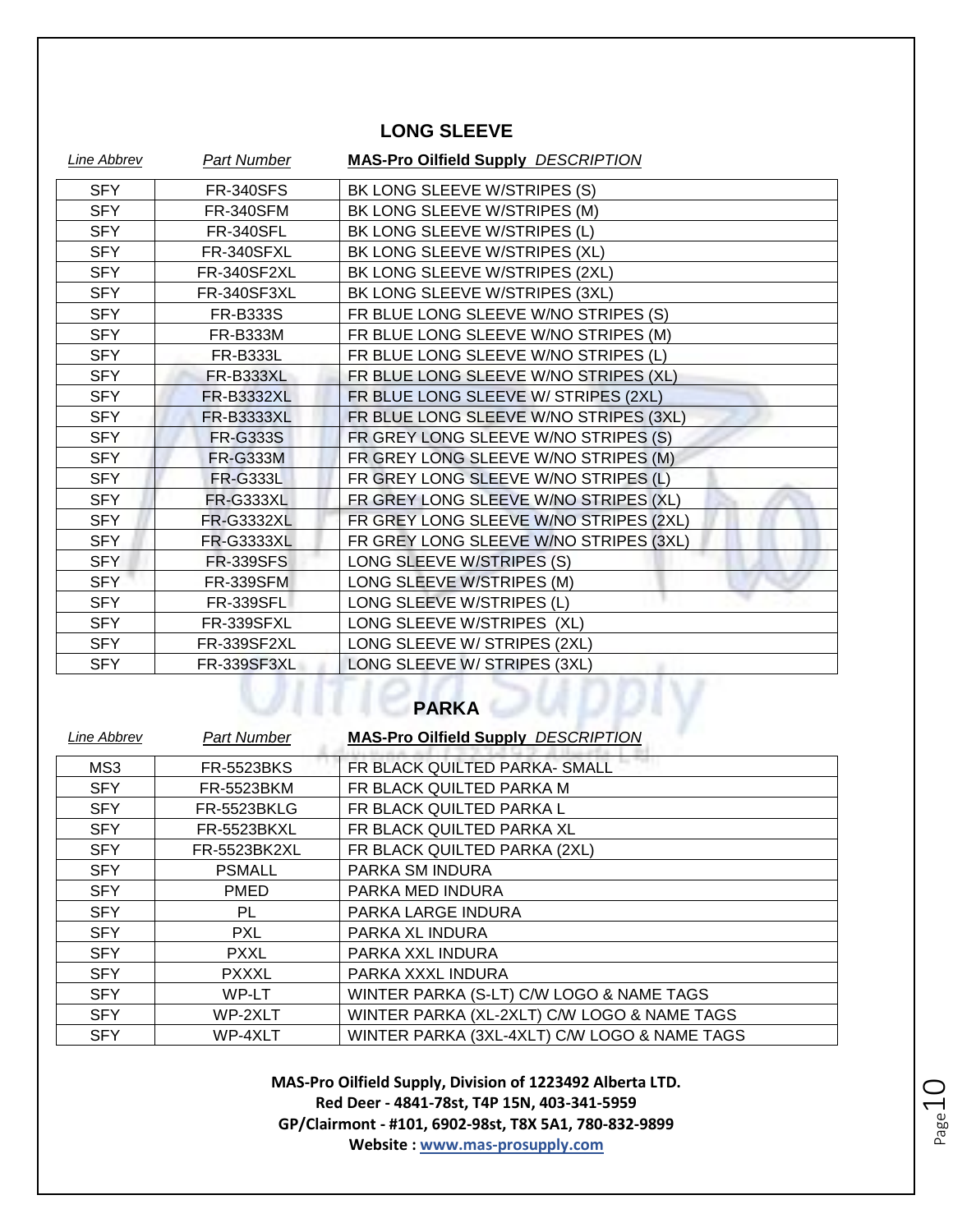### **PIONEER FLEECE**

| Line Abbrev | <b>Part Number</b> | <b>MAS-Pro Oilfield Supply DESCRIPTION</b> |
|-------------|--------------------|--------------------------------------------|
| <b>SFY</b>  | PFUD2200S          | PIONEER FLEECE UNDERWEAR SET-SMALL         |
| <b>SFY</b>  | PFUD2200M          | PIONEER FLEECE UNDERWEAR SET-M             |
| <b>SFY</b>  | PFUD2200L          | PIONEER FLEECE UNDERWEAR SET-LARGE         |
| <b>SFY</b>  | PFUD2200XL         | PIONEER FLEECE UNDERWEAR SET-XL            |
| <b>SFY</b>  | PFUD22002XL        | PIONEER FLEECE UNDERWEAR SET-2XL           |

### **RAIN GEAR**

| Line Abbrev | <b>Part Number</b>  | <b>MAS-Pro Oilfield Supply DESCRIPTION</b>      |
|-------------|---------------------|-------------------------------------------------|
| <b>SFY</b>  | FR-5892ORMED        | FR ORANGE RAINCOAT MED                          |
| <b>SFY</b>  | <b>FR-5892ORLG</b>  | FR ORANGE RAINCOAT LG                           |
| <b>SFY</b>  | <b>FR-5892ORXL</b>  | FR ORANGE RAINCOAT XL                           |
| <b>SFY</b>  | FR-5892OR2XL        | FR ORANGE RAINCOAT 2XL                          |
| <b>SFY</b>  | FR-5892OR3XL        | FR ORANGE RAINCOAT 3XL                          |
| <b>SFY</b>  | FR-5894BK3XL        | FR BLACK RAINCOAT 3XL                           |
| <b>SFY</b>  | <b>FR-5892OR4XL</b> | FR ORANGE RAINCOAT 4XL                          |
| <b>PIO</b>  | V3520360-L          | RAIN COAT LONG YELLOW LRG FR MODEL #5897        |
| <b>SFY</b>  | <b>RAINCL</b>       | RAIN COAT LARGE RANPRO #RNGC20491LGE            |
| <b>SFY</b>  | <b>RAINCXL</b>      | RAIN COAT XL RANPRO #RNGC20419XL                |
| <b>PIO</b>  | V3520360-XL         | RAIN COAT LONG YELLOW XL FR MODEL #5897         |
| <b>PIO</b>  | V3520360-2XL        | RAIN COAT LONG YELLOW XXL FR MODEL #5897        |
| <b>PIO</b>  | V3520350-3XL        | RAIN COAT LONG ORANGE XXXL FR MODEL #5897       |
| <b>SFY</b>  | <b>RAINC</b>        | <b>RAIN COAT</b>                                |
| <b>SFY</b>  | <b>RAINCHV</b>      | RAIN COAT HIGHLY VISIBLE                        |
| <b>SFY</b>  | RAINSUIT#95-1-91LG3 | RAIN SUIT 3PEICE 95-1-901L                      |
| <b>SFY</b>  | RAINSUIT#95-1-93XL3 | RAIN SUIT FR 3PEICE 95-1-9                      |
| <b>SFY</b>  | RAINSUIT#95-1-91M3  | RAIN SUIT FR 3PEICE 95-1-9                      |
| <b>SFY</b>  | RAINSUIT#95-1-91XL  | RAIN SUIT FR 3PEICE 95-1-9                      |
| <b>SFY</b>  | RAINSUIT#95-1-9XXL3 | RAIN SUIT FR 3PEICE 95-1-9                      |
| <b>SFY</b>  | <b>RSJMFRHH</b>     | RAIN SUIT JACKET M FR HELLY HANSON #70240260M   |
| <b>SFY</b>  | <b>RSJL</b>         | RAIN SUIT JACKET L #TD200LY                     |
| <b>SFY</b>  | <b>RSJLB</b>        | RAIN SUIT JACKET L BLACK #R882K40               |
| <b>SFY</b>  | <b>RSJLFRHH</b>     | RAIN SUIT JACKET L FR HELLY HANSON #70240260L   |
| <b>SFY</b>  | <b>RSJLL</b>        | RAIN SUIT JACKET LONG L #R851Y40                |
| <b>SFY</b>  | <b>RSJXLFRHH</b>    | RAIN SUIT JACKET XL FR HELLY HANSON #70240260XL |
| <b>SFY</b>  | <b>RSPMFRHH</b>     | RAIN SUIT PANTS M FR HELLY HANSON #70540260M    |
| <b>SFY</b>  | <b>RSPLB</b>        | RAIN SUIT PANTS L #R883K40                      |
| <b>SFY</b>  | <b>RSPLFRHH</b>     | RAIN SUIT PANTS L FR HELLY HANSON #70540260L    |
| <b>SFY</b>  | <b>RSPXL</b>        | RAIN SUIT PANTS XL #TD400XLY                    |